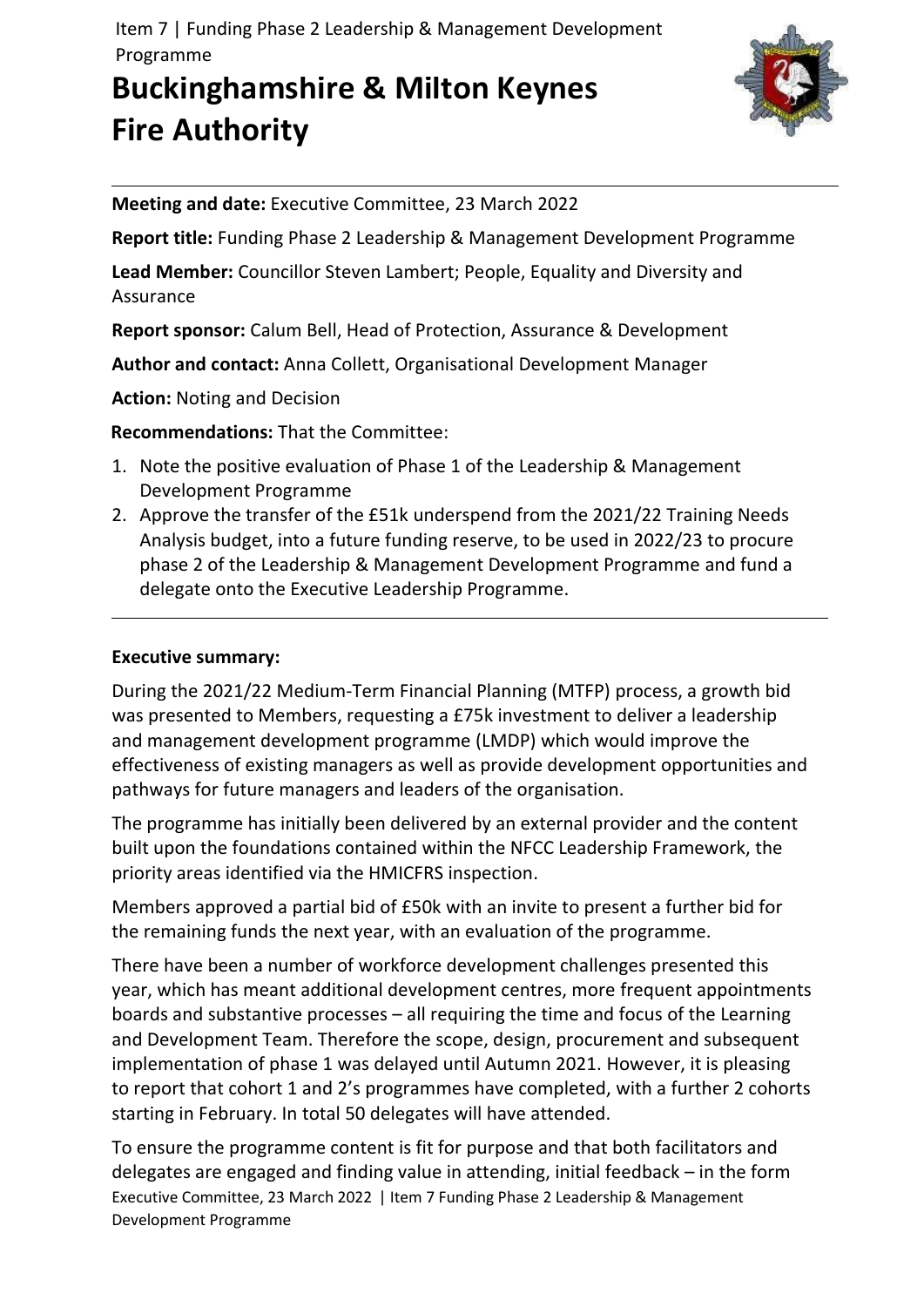of a survey - was sought from the attendees of cohorts 1 and 2. A summary of the feedback is contained within Appendix 2 and will be used to develop the content for the remaining cohorts of phase 1, phase 2 and adapt the facilitators approach where necessary.

A more in-depth evaluation will be undertaken as part of the project, which will include re-visiting the initial audit undertaken as part of this project, reviewing of appraisal performance ratings and any change in culture survey outcomes.

The next phase (phase 2) of the programme is to roll it out to the remaining established managers, this includes operational Watch Commanders.

It has become apparent through reviewing the allocated budget for the Training Needs Analysis (TNA), that there will no longer be a need for a growth bid, and that a forecasted underspend could be used to fund phase 2 instead.

Currently the staff development cost centre which holds the budget line for the TNA is forecasting an underspend. When cross referenced with the organisation's TNA (Appendix 1) and following a comprehensive review with department managers of the training that had been approved by the Training Strategy Group, against what they will realistically be able to procure this financial year, there is an accurate forecasted underspend of £51k.

An underspend within this budget and against the TNA hadn't occurred until 2020/21 and we are seeing the same again with this year. The potential reasoning for the underspend could include;

- We continue to see an impact from covid on the amount of external training being procured/available
- Training is being delivered differently less travelling/residential costs, more being delivered virtually
- The TNA being produced by managers are for role critical training only
- Not all the training approved by the TNA gets procured for various reasons

The final phase for the LMDP, once all existing managers have completed the programme, is for it to become acquisition training for all new managers/leaders and development for any potential future managers/leaders. This will be delivered internally via the Learning and Development team, therefore no longer requiring additional funding to procure delivery by the external provider.

In addition to the LMDP, two senior managers within the service have been successful in securing places on the Executive Leadership Programme (ELP), one in 2022 and for which the funding has been factored into Appendix 1 and one place in 2023. The identified underspend from 2021/22 TNA will also be used to fund the ELP place in 2023.

This paper is seeking approval to transfer the £51k underspend identified above, into a future funding reserve, to be used to procure phase 2 of the LMDP and fund one delegate onto the Executive Leadership Programme in 2022/23.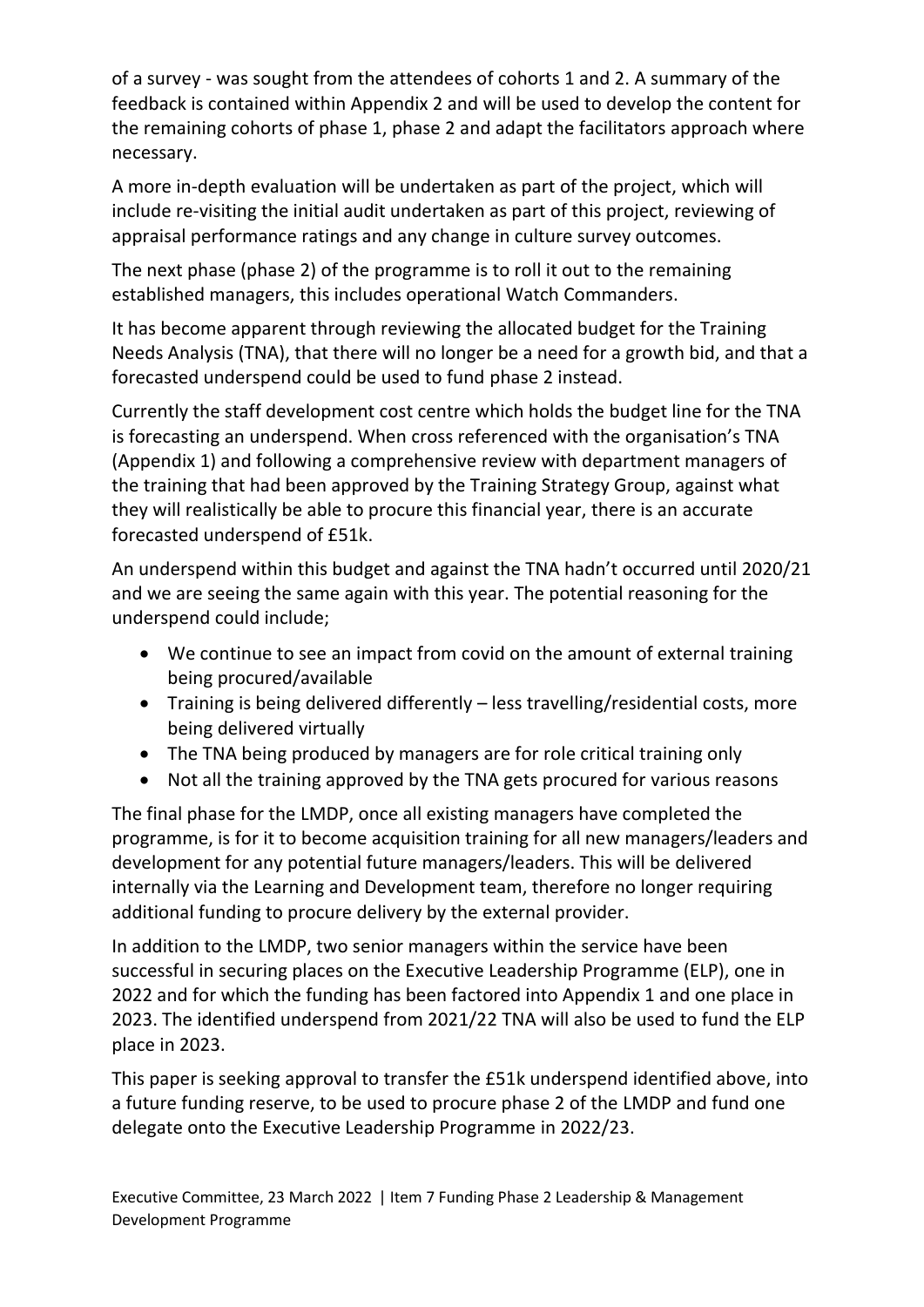**Financial implications:** This proposal has been developed in consultation with the Director of Finance and Assets, Deputy Director of Finance and Assets, Procurement Manager and Principal Accountants (budget monitoring and member of TSG).

The Director of Finance and Assets has approved a procurement waiver in accordance with Contract Standing Order 4.3, for delivery of phase 2 of the LMDP, to allow the continued use of the current supplier, without the need to re-tender. This enables continuity between phase 1 and phase 2 of the programmes and to ensure all managers/leaders are getting the same message/input/development.

**Risk management:** Staff Availability is an identified corporate risk which is reviewed regularly by SMT and the Overview and Audit Committee.

The delegates for phase 2 of this programme will include operational Watch Commanders and potentially Crew Commanders. This will require advanced planning with the Resource Management Team to enable the programmes to be run when resourcing numbers allow, and for delegates to attend on their duty days, to remove any need to pay overtime. We are planning to run these programmes from September 2022, once the 18 new Firefighters return from the Fire Service College and are available as operational assets to the organisation.

The organisational performance benefits to Leadership and Management Development are to enable current and future managers and leaders to be more effective at decision making and to role model leadership behaviours and this will result in improved staff performance.

There is a significant risk of high staff turnover at middle and senior management level over the next two years, therefore being pro-active in developing these skills now will help react to this level of change.

**Legal implications:** To maintain continuity of the quality of training, Phase 2 of the Leadership & Management Development Programme will be awarded to Mary Foster Consulting Ltd up to a value of £50,000, in accordance with Contract Standing Order 4.3.

" 4.3 If an Officer requires an exemption from one or more Orders where there is no emergency and the estimated value is below the European threshold, this requires the prior approval of the Chief Finance Officer if the value is up to £50,000"

**Privacy and security implications:** There are no concerns on privacy issues with this project. An Impact Assessment was undertaken as part of the project management process and is continually reviewed.

**Duty to collaborate:** We continue to work with other local councils and fire and emergency service partners on continuous improvement and reform, through sharing best practice.

**Health and safety implications:** Considered, none identified at this stage.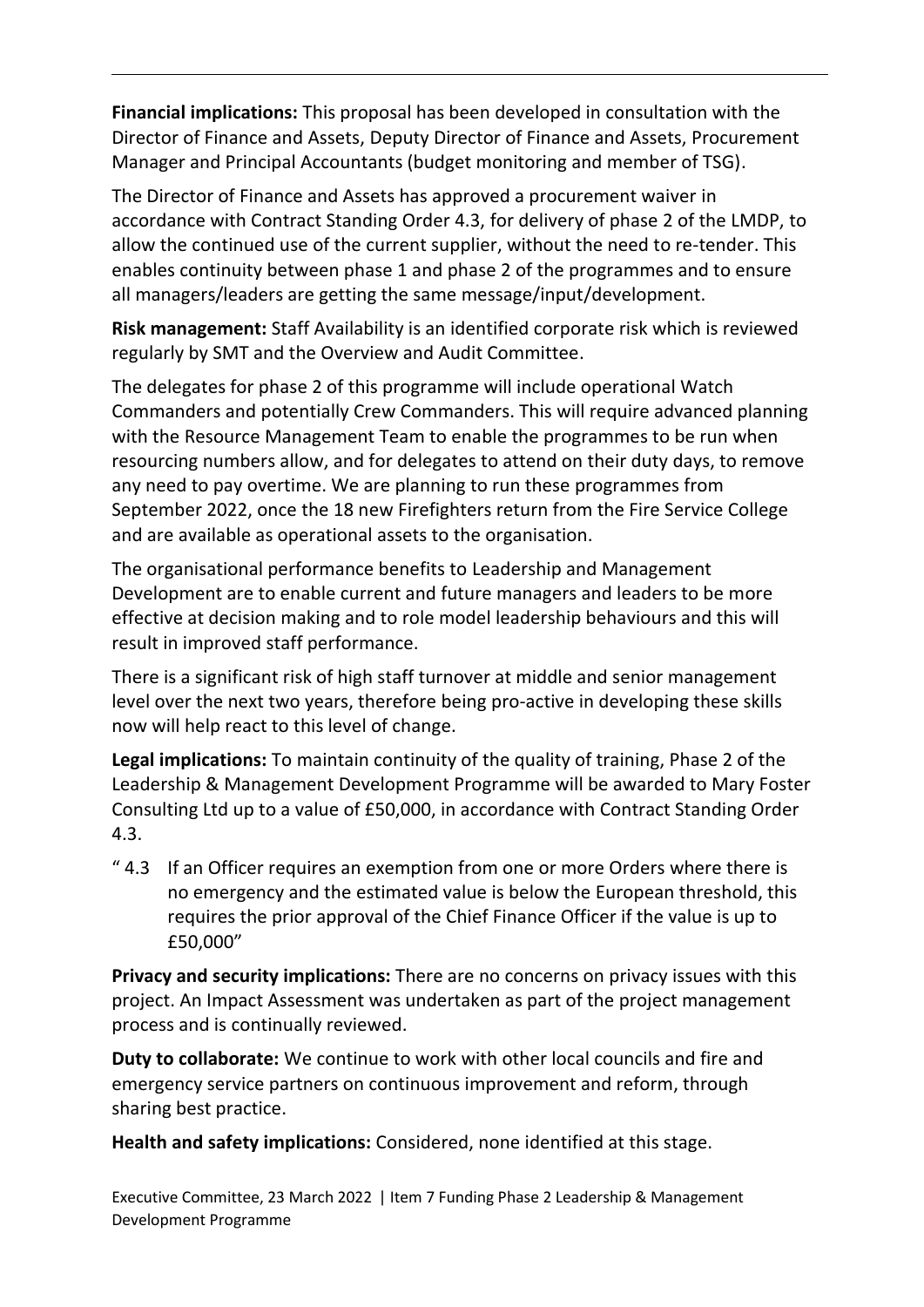**Environmental implications:** Considered, none identified at this stage.

**Equality, diversity, and inclusion implications:** The Leadership & Management Development Programme supports and endorses delivery of BFRS' Equality and Diversity Objectives 2020-2025.

An Equality Impact Assessment has been completed for the LMDP project.

**Consultation and communication:** Regular communication is undertaken across BFRS, delivered via:

- Monthly project updates to the Business Transformation Board (BTB)
- Intranet articles
- Regular engagement with staff / face to face briefings

**Background papers:** None identified at this time.

| <b>Appendix</b> | Title                         | <b>Protective Marking</b> |
|-----------------|-------------------------------|---------------------------|
|                 | <b>TNA Overview</b>           |                           |
| າ               | Initial Evaluation of Phase 1 |                           |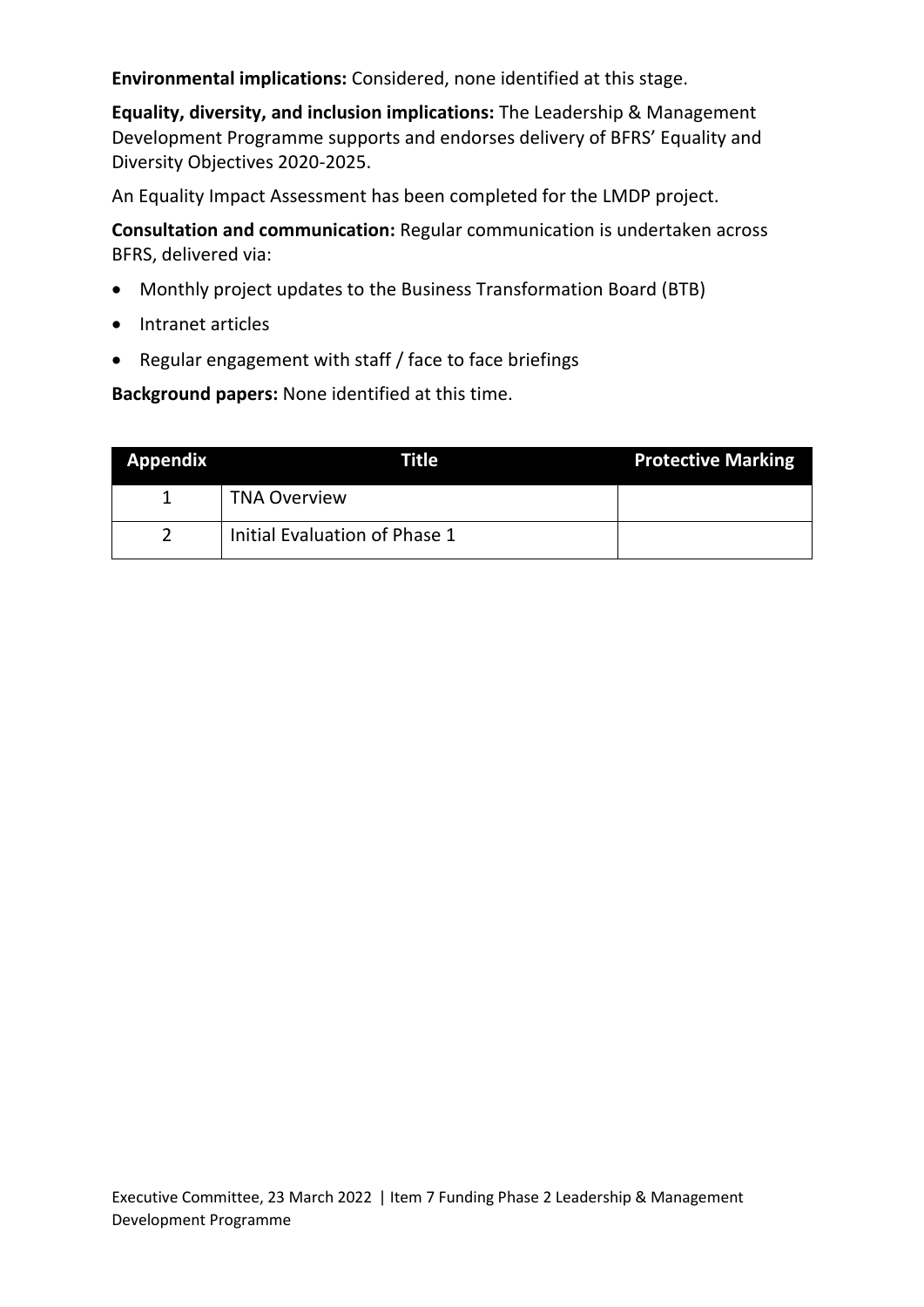| <b>Training Needs Analysis Summary</b> |                                              |                                                         |  |  |
|----------------------------------------|----------------------------------------------|---------------------------------------------------------|--|--|
| <b>Department</b>                      | <b>Total Approved through TNA April 2021</b> | <b>Total Funds Committed to be Spent in</b><br>2021/22* |  |  |
| Finance & Assets                       | £12,932.00                                   | £5,494.00                                               |  |  |
| Human Resources                        | £9,600.00                                    | £10,100.00                                              |  |  |
| <b>Health and Safety</b>               | £22,380.00                                   | £20,545.00                                              |  |  |
| ICT                                    | £8,051.00                                    | £8,051.00                                               |  |  |
| <b>IFE Exams</b>                       | £10,000.00                                   | £10,000.00                                              |  |  |
| Leadership                             | £7,247.00                                    | £2,943.00                                               |  |  |
| Legal & Governance                     | £69.00                                       | £179.00                                                 |  |  |
| <b>Operational Training</b>            | £80,460.00                                   | £79,324.00                                              |  |  |
| Prevention                             | £974.00                                      | £1,130.00                                               |  |  |
| Protection                             | £9,070.00                                    | £5,060.00                                               |  |  |
| Senior Management Team                 | £18,423.00                                   | £16,263.00                                              |  |  |
| Technical                              | £2,520.00                                    | £2,520.00                                               |  |  |
| Workshops                              | £10,605.00                                   | £10,605.00                                              |  |  |
| <b>Total</b>                           | £192,331.00                                  | £172,214.00                                             |  |  |

| To be spent in year    | £172,214.00 |
|------------------------|-------------|
| <b>Approved Budget</b> | £223,300.00 |
| <b>Net Underspend</b>  | £51,086.00  |

\*NB Figures are correct as of February 2022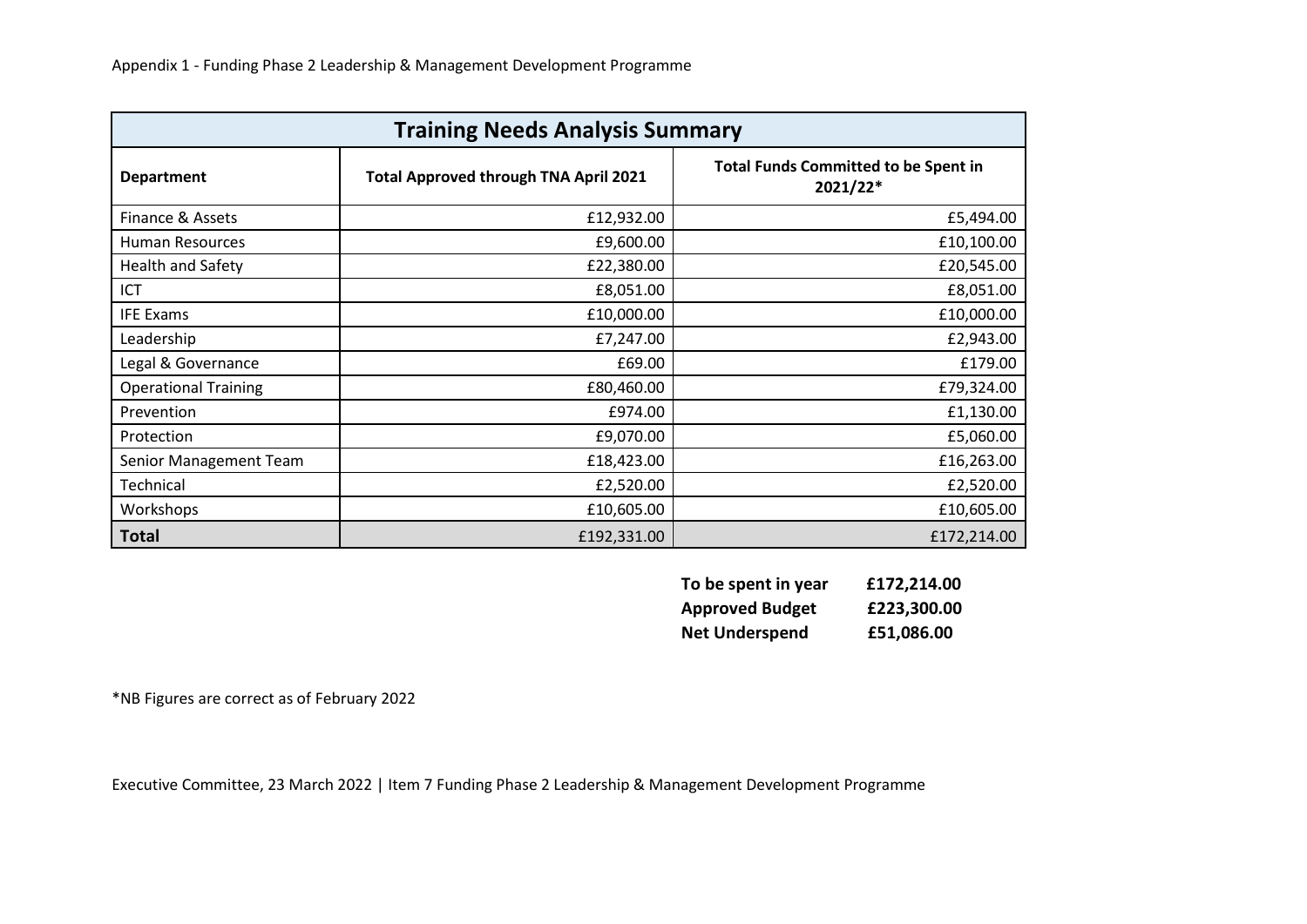#### Initial Evaluation of Phase 1 of Leadership & Management Development Programme

To ensure the programme content is fit for purpose and that facilitators and delegates are engaged and finding value in attending, initial feedback – in the form of a survey - was sought from the attendees of cohorts 1 and 2.

A summary of the feedback is below and will be used to develop the content for the remaining cohorts of phase 1, phase 2 and adapt the facilitators approach where necessary.

The 24 delegates of cohorts 1 and 2 were invited to provide feedback on the first programme, of these delegates, 15 responded.

The survey was broken down into sub-headings: Facilitator, Content, Overall Programme and Future LMDPs.



Facilitator:

The majority of responses were positive in relation to the facilitator and their style of delivery, however there was some constructive feedback provided in some of the free text answers, that we will be able to use, to work with them on improving.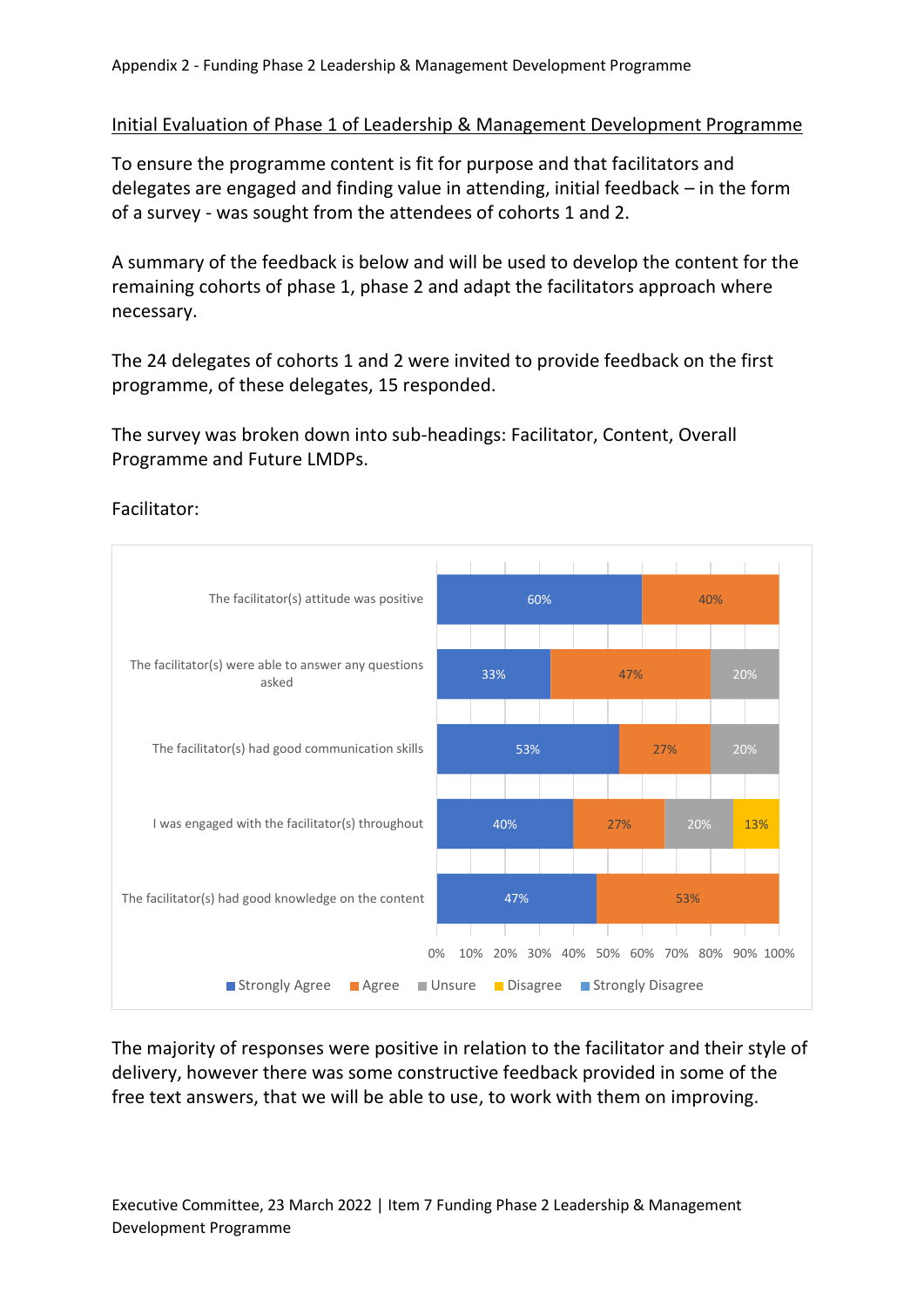

## Content:

Again, the majority of responses were positive in relation to the content of the programme, however it has been noted that for a number of managers who have been working at this level for a period of time, that the content served more as a refresher than anything new. Therefore this programme may be more beneficial for managers new to the role, including supervisory managers as acquisition.

In addition, mixed feedback was received on the action learning part of the programme and the benefits to this were not felt by all. It is being considered whether the action learning remains in place for phase 2 of the programme or whether this could be replaced with launching the organisation coaching scheme and individuals could volunteer for coaching should they wish to.

A number of respondents to the survey commented that they felt they would benefit from case studies being presented, either of our own organisation or others and this would enhance the learning. This is something that will be recommended to the Senior Management Team for future Leadership events/forums.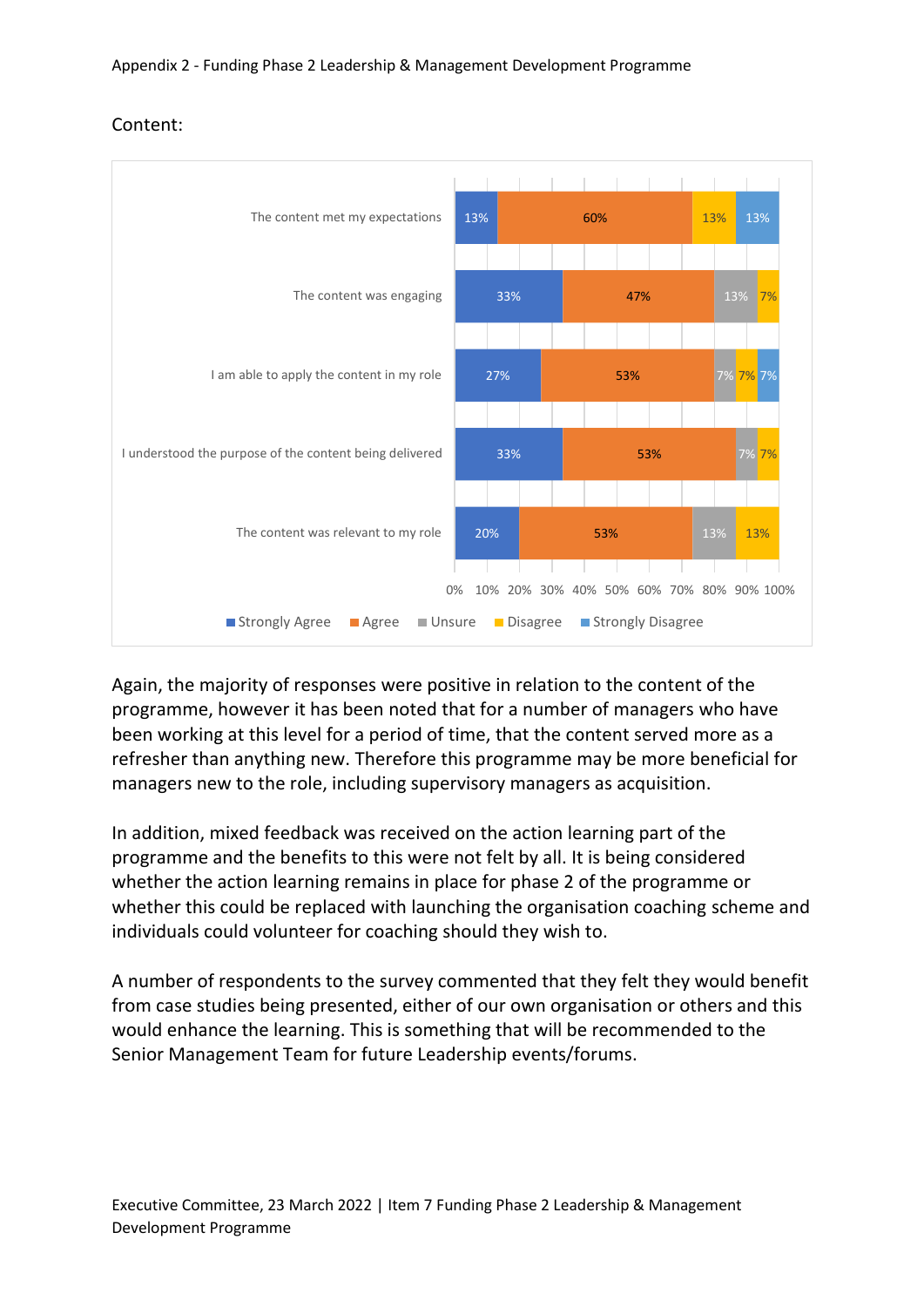## Overall Programme:



This section of the survey, again highlighted that some felt that the content served more as a refresher than anything new and therefore this programme may be more beneficial for managers new to the role, including supervisory managers as acquisition.

It was also commented that there were additional benefits to attending the programme, over and above the structured content. These were meeting with and sharing learns and experiences with colleagues and learning challenges other departments face.

### Future LMDPs:

Below is a direct uplift of the free text responses provided during this section of the survey. This level of detail has been provided, as this constructive feedback will be used to develop the programme, inform the 2022/23 Training Needs Analysis and demonstrate what staff members would like to see/need to move the organisation forward.

- Commitment to attend throughout from all levels of management including SMT should happen
- The Leadership group should meet collectively to take the next steps following the programme
- The programme should be rolled out to all managers in the organisation
- Time should be allocated to reflect and apply the learnings
- Use BFRS specific material regarding decision making & governance e.g., management structure and Fire Authority
- High level practical case studies giving examples of where theory, practice, policy and experience intersect and cause conflict